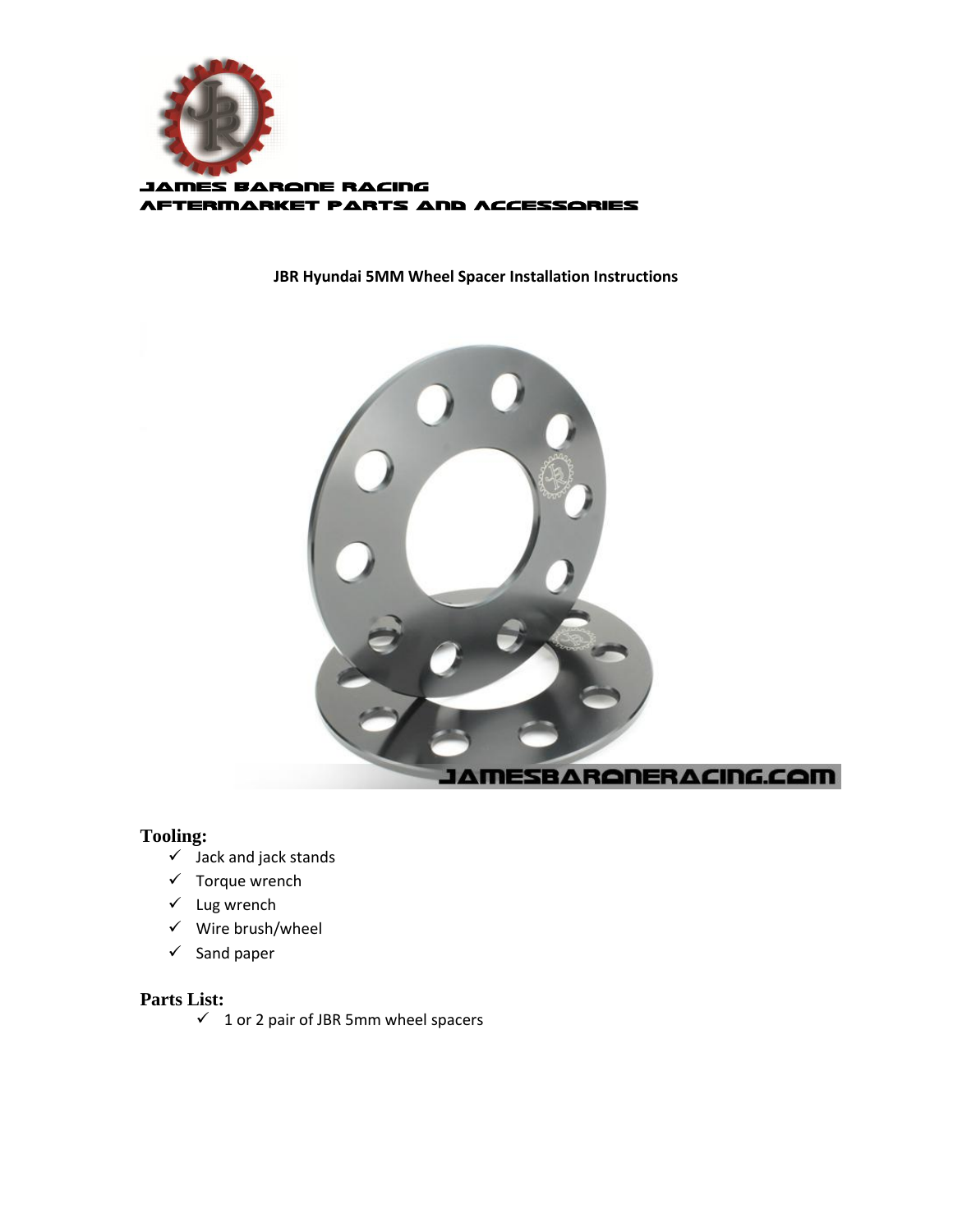#### **FAILURE TO CORRECTLY INSTALL THIS PRODUCT WILL RESULT IN THE LOSS OF WHEEL(S) WHILE DRIVING**

1. Begin by parking on a smooth level surface with the emergency brake engaged. Jack up the front right side of the vehicle and position jack stand underneath for safety and support.

**Refer to you vehicles owner's manual for proper jack placement and supporting procedures. Never get under a vehicle without the proper support in place.**

- 2. Remove the wheel from the vehicle and inspect the back side where it mates to the hub/rotor for any signs of corrosion. Remove with sand paper, wire brush or wire wheel if necessary.
- 3. Inspect the hub/rotor for any signs of corrosion. Remove with sand paper, wire brush or wire wheel if necessary.



4. Place your new JBR 5mm Wheel Spacer on the hub.